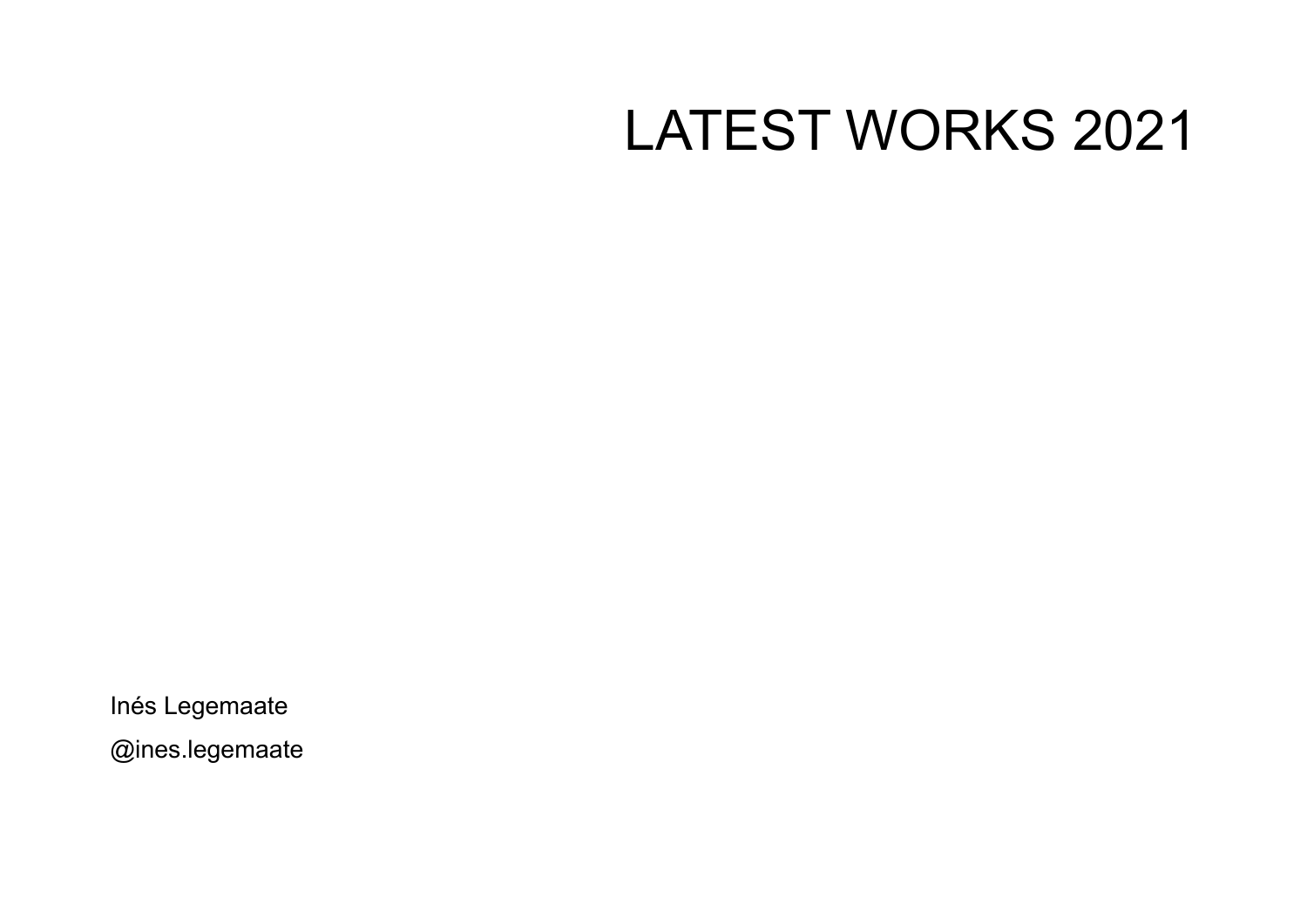*Arenas* Ink on greaseproof paper and digital after work

This 2021 took me out of my comfort zone. I was invited to participate in a live performance, where I had to intervene an old existing catalogue. Part of the result of this is *Arenas*, a portrait of a local artist who lived and worked in Mataró.

Working on portraits is what I love the most, but people do not like to buy a stranger's face to decorate their home, so I also continued to paint animals, mostly fishes, and that is because I actually sell original works in a small shop in the haven of Arenys de Mar called [El Tinglado de](https://www.instagram.com/tinglado.assum/) [l'Assum](https://www.instagram.com/tinglado.assum/) . *Fish 3* and *Fish 5* are some of the resulting pieces. I used a traditional engraving process with goat haired brushes, liquid pigments and a [baren.](https://youtu.be/5kxh6Jnp6uI) All hand work, no machines involved: I like that.

To motivate myself to work with other possible themes or dimensions restrains, I also participated in some contests. The Winsor and Newton *Entre grises* contest was one of them. It was very interesting for me because they also limit the colour palette you can use to create a work. Paynes grey, black mars, neutral tint, cobalt blue and Van Dykes brown are the colours I used to create *Up in the trees 3* and *Up in the trees 4*. I suddenly had such a need to paint the clouds, the sky, trees and small details that surrounded me, that I did a series I am still working on.

I also continued to create prints for the local [Tenbei Concept shop](https://www.instagram.com/tenbeiconcept/) in Mataró. *Magnolias* and *Puput* are a selection of some of the pieces that are now hanging on some other people's home. The original *Magnolias* watercolor was acquired by good friends of mine, so that got me very excited.

At last, I started to print on textile support to create wearable pieces like a scarf, and non wearable pieces like the zebra print, which is intended to hang on a kitchen wall. This textile production is taking me to prepare a possible 2023 exhibition at the Textile Museum in Terrassa.

I hope you enjoy !

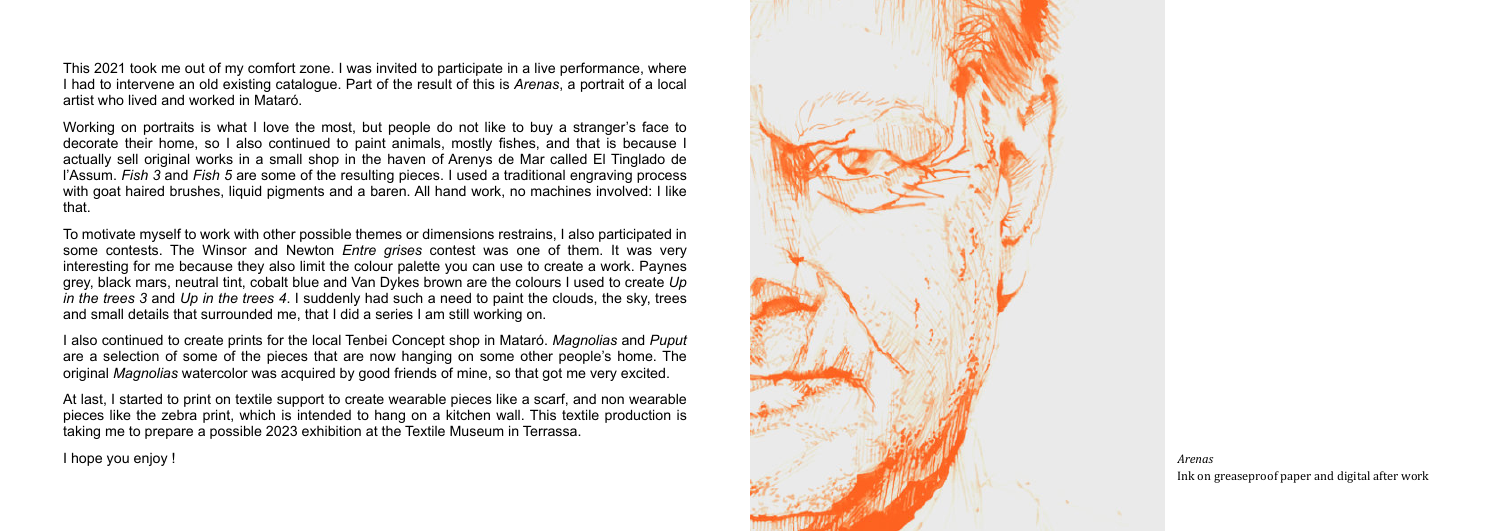

 $\sim 10^{-11}$ 

*Fish 3* Watercolor on paper

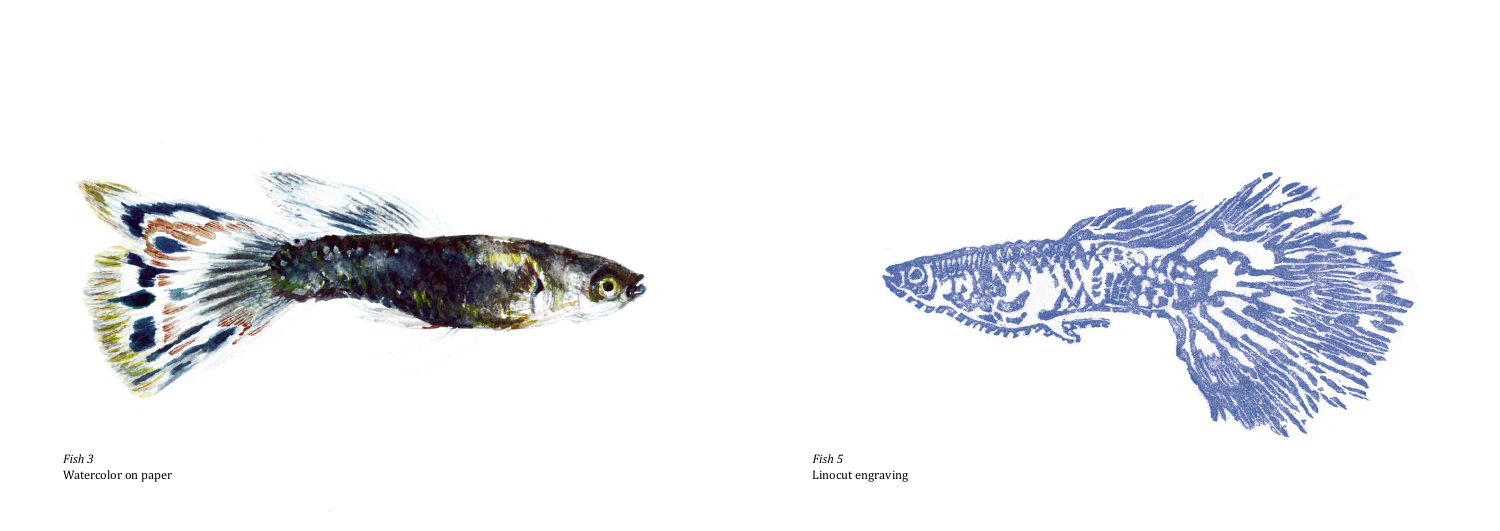

*Up in the trees 3* Watercolor on paper



*Up in the trees 4* Watercolor on paper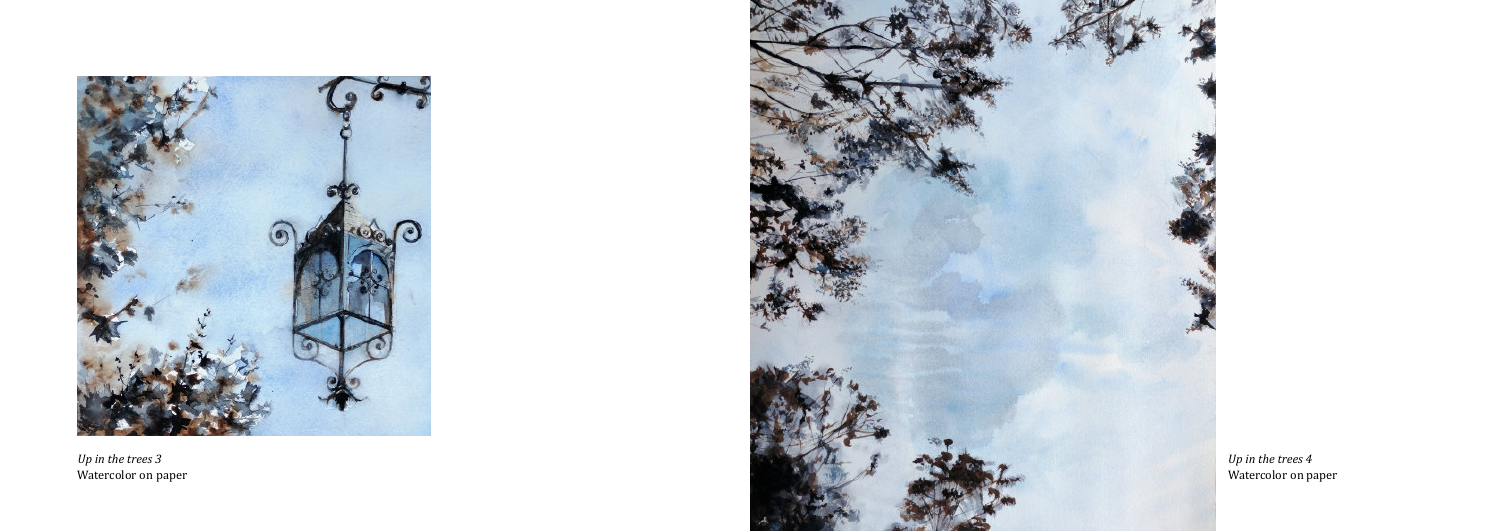

Watercolor on paper



*Puput* Watercolor on paper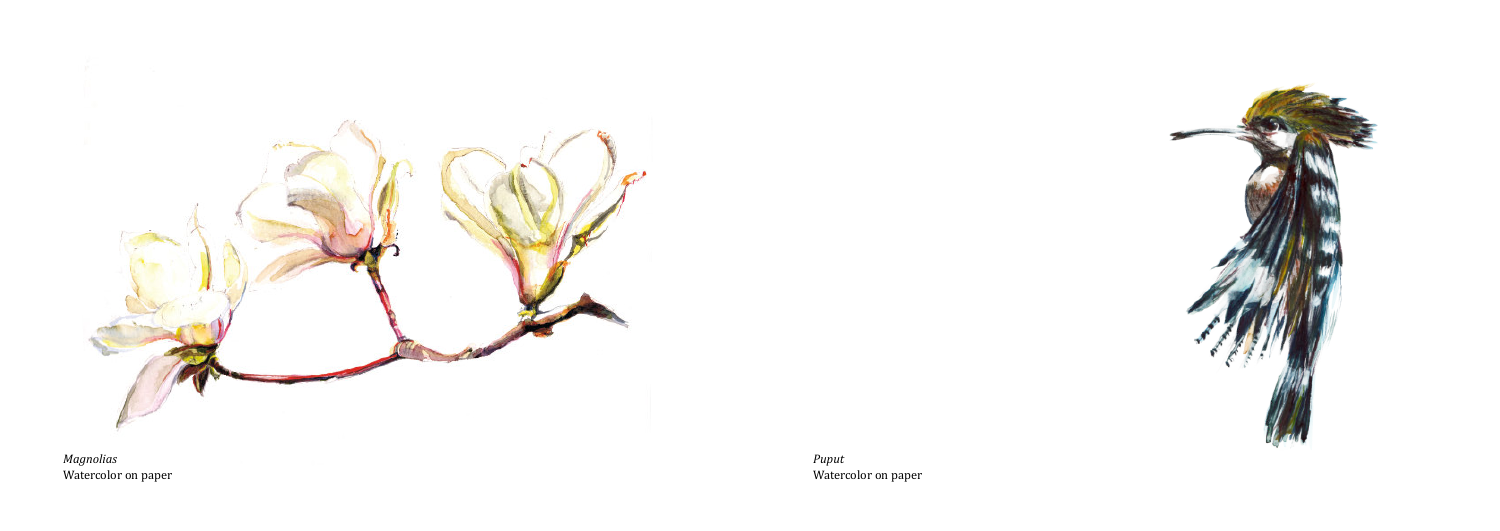

*Scarf on voile* Digital after work of original watercolors









*Zebra print on organic cotton* Digital after work of original ink and watercolor